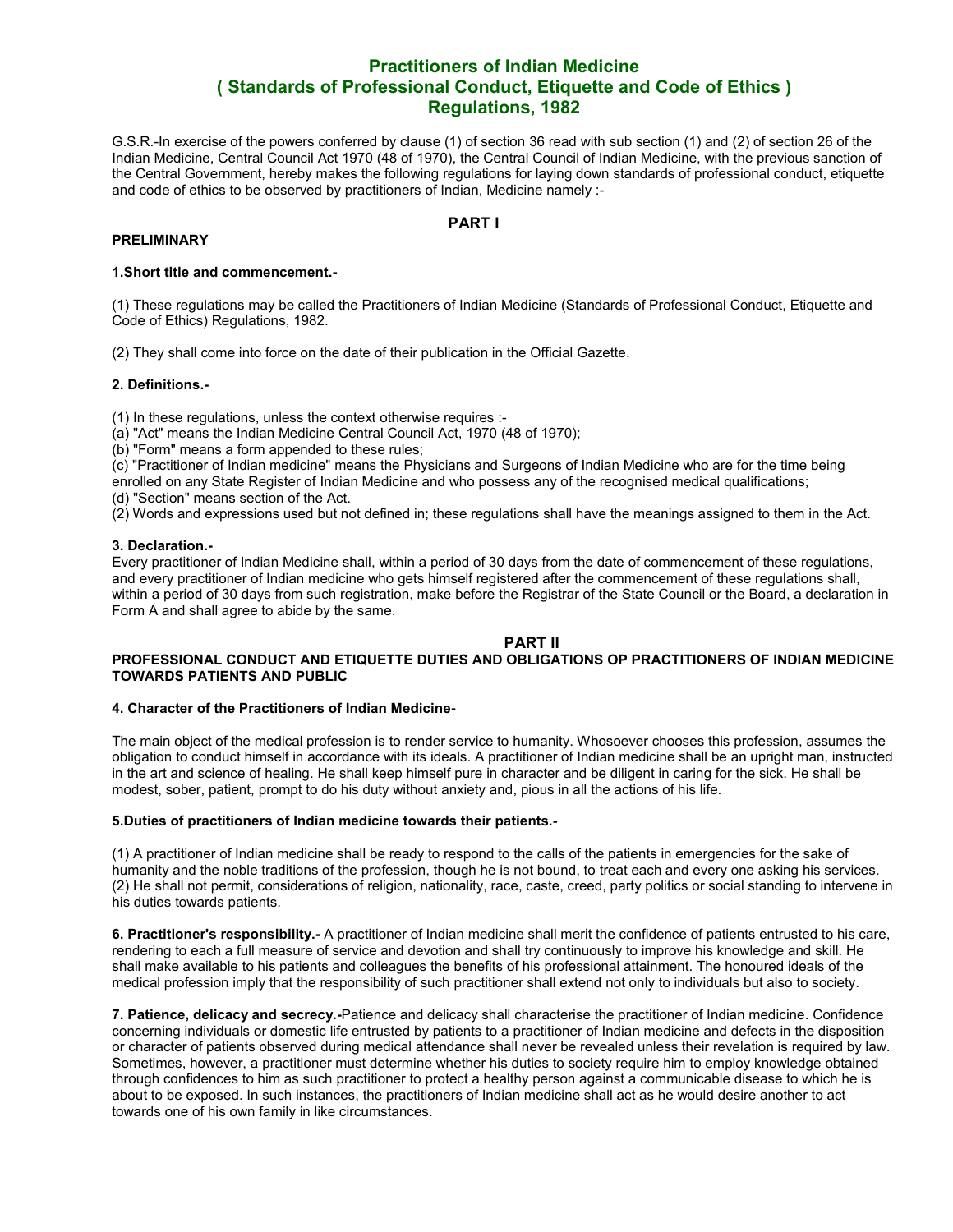**8. Prognosis.-** A practitioner of Indian medicine shall neither exaggerate nor minimise the gravity of a patient's condition and shall assure himself that the patients, his relatives or his responsible friends have such knowledge of the patient's condition as will serve the best interests of the patient and the family.

**9. The patient must not be neglected.-**-A practitioner of Indian medicine shall be free to choose whom he will serve. He shall, however, respond to any request for his assistance in any emergency or whenever temperate public opinion expect his services. Once having undertaken a case, the practitioner of Indian Medicine shall not neglect the patient, nor shall he withdraw from the case without giving notice to the patient, his relatives or his responsible friends sufficiently in advance to allow them to secure another medical attendant. No provisionally or fully registered medical practitioner of Indian medicine shall wilfully commit an act of negligence that may deprive his patient or patients from necessary medical care.

**10. Upholding the honour of the profession.-** A practitioner of Indian medicine shall uphold the dignity and honour of his profession.

**11. Engagement for an obstetric case.-**If a practitioner of Indian medicine agrees to attend a women during her confinement, he must do so. Inability to do so on an excuse of any other engagement is not tenable except when he is already engaged on a similar or other serious case. When a practitioner, who has been engaged to attend an obstetric case, is absent and another is sent for and delivery accomplished, the acting practitioner is entitled to his professional fees, but shall secure the patient's consent to resign on the arrival of the practitioner engaged earlier.

**12. Practitioner as a Citizen.-**A practitioner of Indian medicine as a good citizen, possessed of special training, shall advise concerning the health of the community wherein he dwells. He shall lend his support in enforcing the laws of the community and in sustaining in the institutions that advance the interests of humanity. He shall cooperate with the proper authorities in the administration of sanitary laws and regulations.

**13. Public Health**.-A practitioner of Indian medicine especially engaged in public health work, shall enlighten the public concerning measures for the prevention of epidemics and communicable diseases. At all times, the practitioner shall notify the constituted public health authorities of every case of communicable disease under his care, in accordance with the laws, rules and regulations of the health authorities. When an epidemic prevails, he shall continue his labour without regard to the risk of his own health.

# **PART III**

#### **DUTY OF ONE PRACTITIONER TOWARDS ANOTHER PRACTITIONER**

14. Dependence of practitioners on each other,- There is no rule that a practitioner of Indian medicine shall not charge another practitioner for his services, but a practitioner shall cheerfully and without recompense give his professional services to another practitioner or his dependents if they are in the vicinity.

**15. Compensation for expenses.-**A practitioner of Indian medicine shall consider it a privilege to render gratutious service to all practitioners and their immediate family dependents. When he is called from a distance to attend or advise another practitioner or his dependents, reimbursement shall be made to him for travelling and other incidental expenses.

**16. Consultation to be encouraged.**-In case of serious illness, especially in doubtful or difficult conditions, a practitioner may request consultation.

**17. Consultation for patients benefit.-**In every consultation, the benefit to the patient is of first importance. All practitioners interested in the case shall be candid with the patient, a member of his family or responsible friend.

**18. Punctuality in consultation.**-Utmost punctuality shall be observed by a practitioner of Indian medicine in meeting for consultation.

**19. Conduct in consultation.-**In consultations, no insincerity, rivalry or envy shall be indulged in. All due respect shall be observed towards the practitioners incharge of the case, and no statement or remark be made, which would impair the confidence reposed in him. For this purpose, no discussion shall be carried on in the presence of the patient or his representatives.

**20. Statement to patient after consultation.-** (1) All statements of the case to the patient or his representatives shall take place in the presence of all the practitioners consulting, except as otherwise agreed the announcement of the opinion to the patient or his relatives or friends shall rest with the practitioner initially attending on the patient.

(2) Difference of opinion shall not be divulged unnecessarily but when there is an irreconciliable difference of opinion the circumstances shall be frankly and impartially explained to the patient or his relatives or friends. It would be open to them to seek further advice, if they so desire.

**21. Treatment after cosultation.-**No decision shall restrain the attending practitioner of Indian medicine from making such subsequent variations in the treatment as any unexpected changes may require, but at the next consultation, reasons for the variations shall be stated. The same privilege, with its obligations belongs to the consultant when sent for in an emergency during the absence of attending practitioner of Indian medicine. The attending practitioner may prescribe at any time for the patient, the consultant only in case of emergency.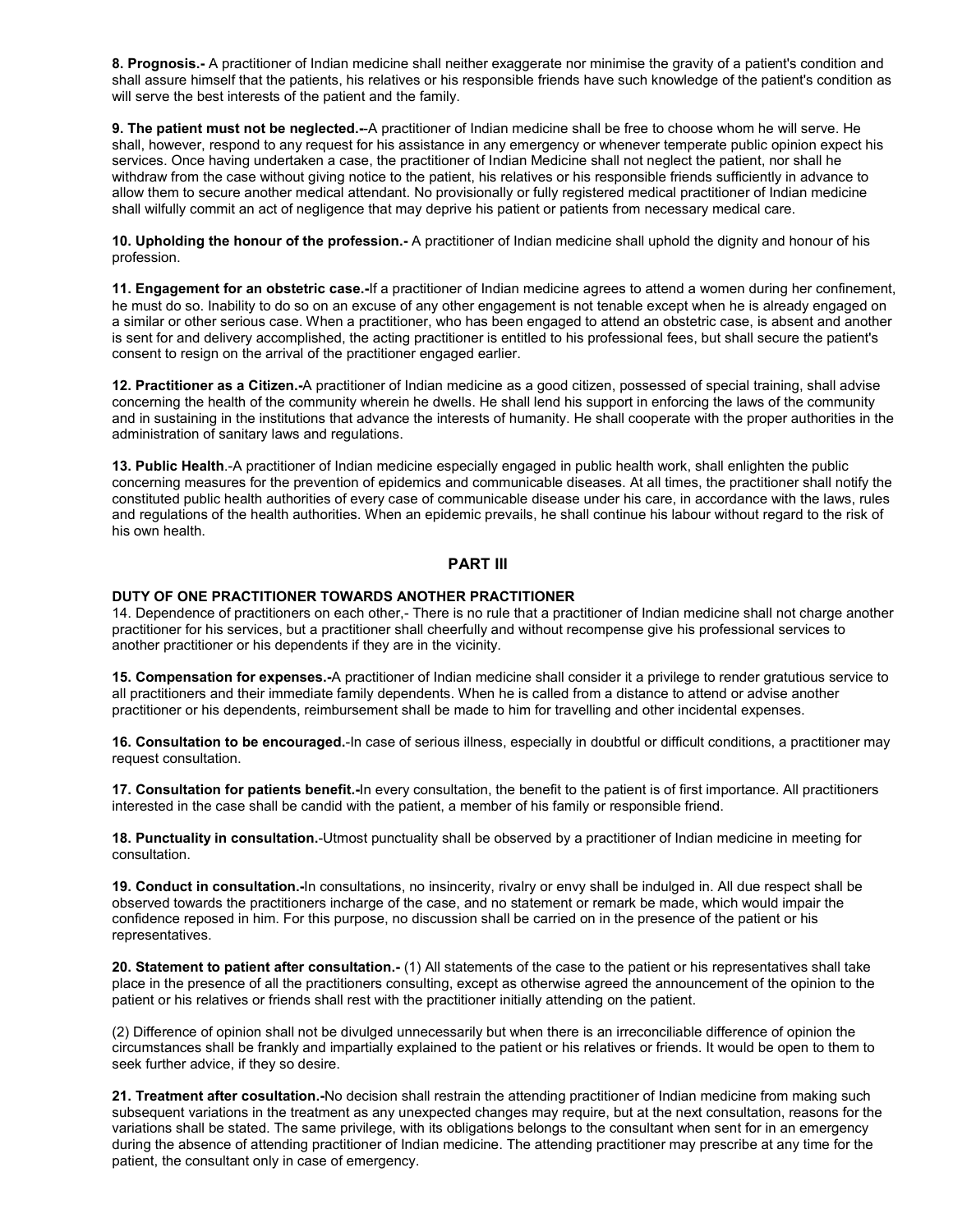**22. Visiting another practitioner's cases.-**A practitioner of Indian medicine called to visit a patient who has recently been under the care of another practitioner in the same illness, shall not take charge of, nor prescribe for such patient, except in a case of emergency when he shall communicate to the former explaining the circumstances under which the patient was seen and treatment given, or when the practitioner has relinquished his case, or when the patient has notified such practitioner to discontinue his services or unless the patient specifically refuses to go back to his original practitioner. When it becomes the duty of practitioner occupying an official position to see and report upon an illness or injury, he shall communicate to the practitioner attending so as to give him an option for being present. Such practitioner shall avoid remarks upon the diagnosis or the treatment that has been adopted.

**23. Patient referred to specialists.-**When a patient is referred to a specialist by the attending practitioner, a statement of the case shall be given to the specialist who shall communicate his opinion in writing in a closed cover direct to the attending practitioner.

# **PART IV**

## **CODE OF ETHICS**

24. Advertising.-Solicitation of patients directly or indirectly either personally or by advertisement in the newspaper,by placards or by distribution of circular cards or hand bills by a practitioner of Indian medicine is unethical. A practitioner Shall not make use of or aid or permit others to make use of him or his name and/or photograph as subject of any form or manner of advertising or publicity. This provision shall not apply to authors of purely medical literature written for the advancement of the profession and science.

**25. Nomenclature of qualification.**-It shall be compulsory for a practitioner of Indian medicine to affix the correct degree or diploma before or after his name.

**26. Change of address and announcement relating thereto-**A notice of change of address shall be intimated by every practitioner of Indian medicine to the concerned State Board or Council and the Control Council.

A practitioner may issue a formal announcement in the Press one-insertion in one or more papers, regarding the following :-

(a) On starting practice;

- (b) On change of type of practice;
- (c) On change of address;
- (d) On temporary absence from duty;
- (e) On resumption of practice;
- (f) On succeeding to another practice.

**27. Payment for professional services.-**A practitioner of Indian medicine shall not enter into a contract of "No cure, no payment".

**28. Rebates and commission.**-A practitioner of Indian medicine shall not give, solicit, or receive nor shall he offer to give, solicit or receive, any gift, gratuity, commission or bonus in consideration of or in return for the referring, recommending or procuring of any patient for medical, surgical or other treatment. He shall not directly or by any subterfuge participate in or be a party to the act of division, transference, assignment, subordination, rebating, splitting or refunding of any fee for medical, surgical or other treatment.

**29. Evasion of legal restriction.-**A practitioner of Indian medicine shall observe the laws of the country in regulating the practice of medicine and shall not assist others to evade such laws.

**30. Professional certificates, reports and other documents.-** (1) A registered practitioner of Indian medicine is, in certain cases, bound by law to give or may be called upon or requested from time to time to give certificate, notifications, reports or similar documents signed by him in his professional capacity for subsequent use in the course of justice or for administrative purposes. (2) Such documents include among other certificate, or reports:- (a) under the Acts relating to birth, death or disposal of the dead; (b) under the Acts relating to Lunacy and mental deficiency and the rules made thereunder; (c) under the vaccination Acts and the regulations made thereunder; (d) under the Factory Acts and the regulations made thereunder; (e) under the Education Acts; (f) under the Public Health Acts and the orders made thereunder; (g) under the Workmen's Compensation, Act; (h) under the Acts and order relating to the notification of infectious diseases; (i) under the Employee's State Insurance Act; (i) in connection with sick benefit insurance and friendly societies; (k) under the Merchant Shipping Act; (I) for procuring the issuing of passports; (m) for excusing attendance in courts of justice, in public services, in public offices or in ordinary employments; (n) in connection with rural and military matters; (o) in connection with matters under the control of ministry of the pensions. (3) Any practitioner of Indian medicine who shall be shown to have signed or given under his name and authority any such certificate, notification, report or similar document which is untrue, misleading or improper is liable for professional misconduct or disciplinary action under the Act or under any law for the time being in force in any State regulating the registration of such practitioner, to have his name removed from the Central Register of Indian Medicine and the provisions of section 27 shall apply.